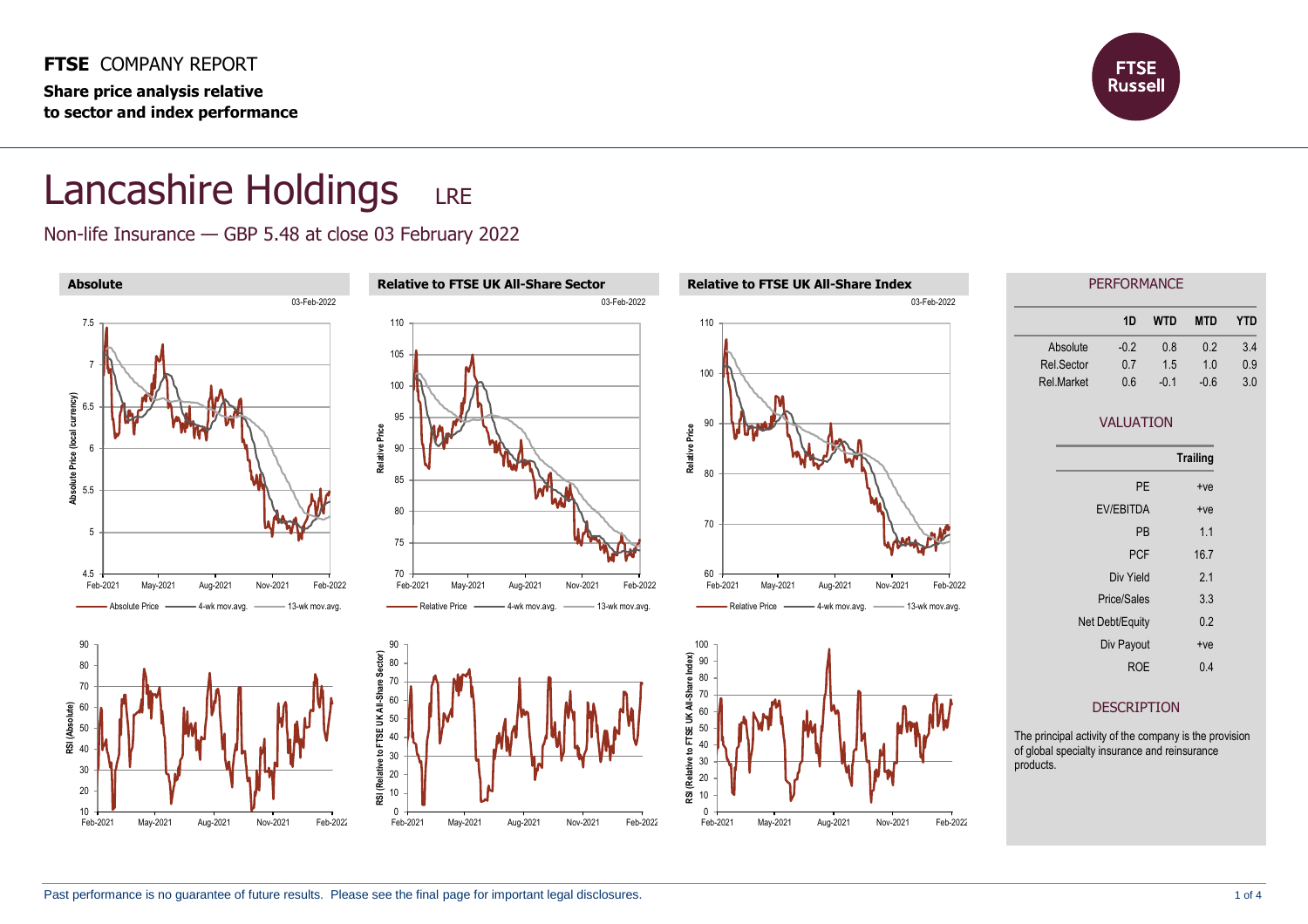



-100 -50 0 50 100 150

-40 -30 -20 -10 0 10 20

**‖ ‖**

 $Jan-2019$ 

-32.9

Hiscox

Beazley Non-life Insurance Sabre Insurance Group Homeserve Lancashire Holdings

Direct Line Insurance Group

Jan-2017 Jan-2018 Jan-2019 Jan-2020 Jan-2021

















Note: bar chart reflects the top and bottom five current values for the valuation ratio in question for FTSE All Shares stocks in the same sector as the stock concerned. All valuation metrics are trailing.

-1SD

+1SD Avg

31-Dec-2021

6.7 8.4

**COLLEGE** 

12.0 12.6 13.2 16.7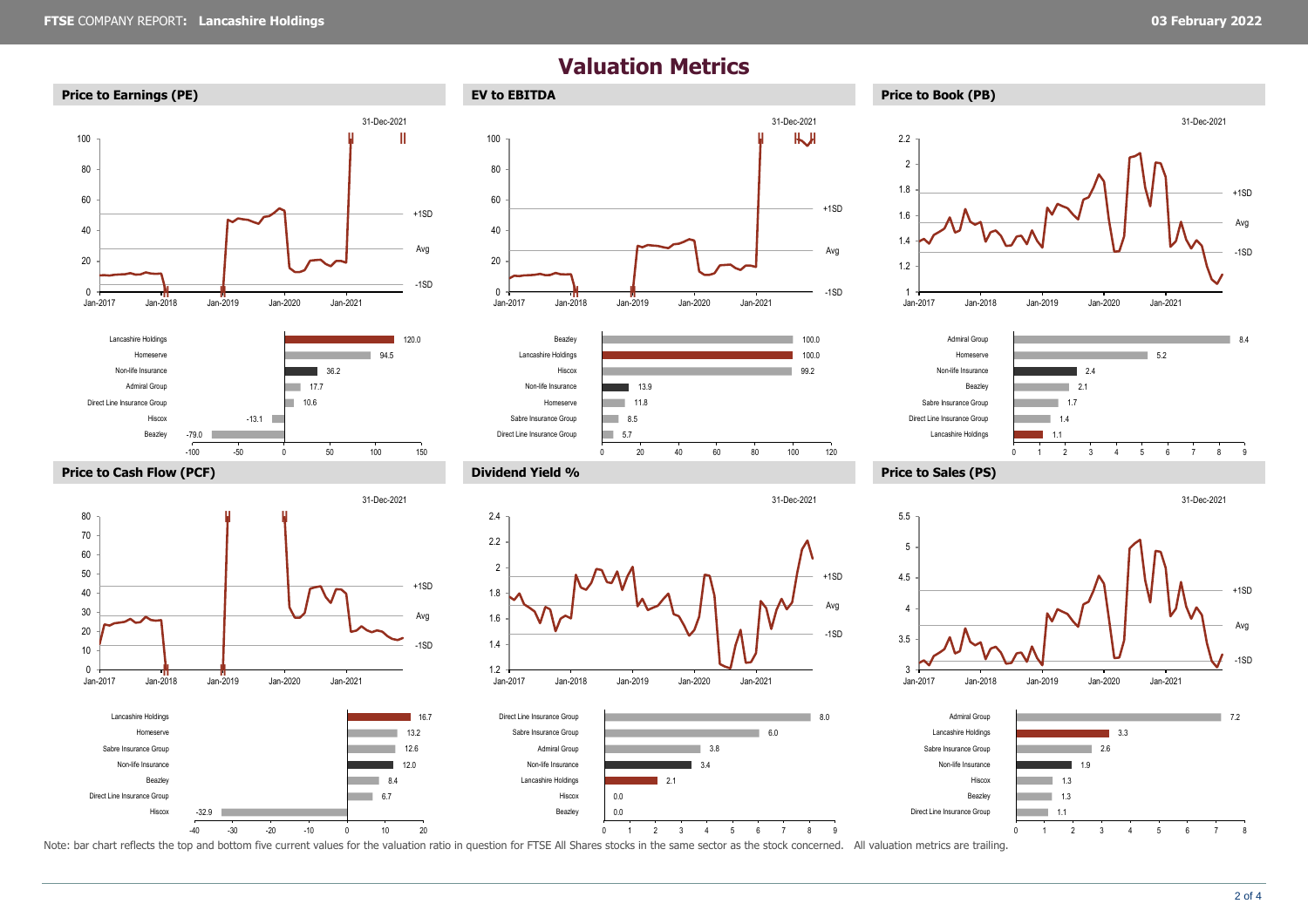-1SD

Avg

+1SD

## **Valuation Metrics Net Debt to Equity Dividend Payout** (DP) **Return on Equity (RoE) Return on Equity (RoE)** -1SD +1SD Avg  $0.22$   $\frac{1}{\sqrt{2}}$  Jan-2017 0.23 0.24 0.25 0.26 0.27 0.28 0.29 0.3 0.31 0.32 Jan-2017 Jan-2018 Jan-2019 Jan-2020 Jan-2021 31-Dec-2021 -1SD +1SD Avg **‖ ‖ ‖ ‖** Jan-2017 Jan-2018 Jan-2019 Jan-2020 Jan-2021 **‖ ‖ ‖ ‖** 0 20 40 60 80 100 H 31-Dec-2021 <sup>0</sup> **‖ ‖** 5 10 15 Jan-2017 Jan-2018 Jan-2019 Jan-2020 Jan-2021 31-Dec-2021 0.0 0.2  $0.4$  $0.5$ 0.5 0.7  $1.2$ 0 0.2 0.4 0.6 0.8 1 1.2 1.4 Sabre Insurance Group Lancashire Holdings Direct Line Insurance Group Non-life Insurance Admiral Group Beazley Homeserve 0.0 0.0 97.1 100.0 100.0 100.0 100.0 0 20 40 60 80 100 120 Beazley Hiscox Admiral Group Direct Line Insurance Group Non-life Insurance Homeserve Lancashire Holdings -13.5 -2.8 0.4  $70$ 13.5 14.9 50.0 -20 -10 0 10 20 30 40 50 60 Hiscox Beazley Lancashire Holdings Non-life Insurance Direct Line Insurance Group Sabre Insurance Group Admiral Group **ROE vs. PB — sector Du Pont Analysis** Regression HSX BEZ LRE **HSV Ion-life Insura** DLG **B** SBRE ADM ■ 1.0 1.5 2.0 2.5 3.0 3.5 4.0 4.5 5.0 5.5 6.0 6.5 7.0 7.5 8.0 8.5  $\mathbf{E}$ **a** 0000 **a** 0000 **a** 0000 **d** 2 4 6 8 10 12 14 -0.5 0 0.5 1 1.5 2 2.5 2017 2018 2019 2020 2021

Note: bar chart reflects the top and bottom five current values for the valuation ratio in question for FTSE All Shares stocks in the same sector as the stock concerned. All valuation metrics are trailing.

0 5 10 15 20 25 30 35 40 45 50

ROE

Net Margin **Community** Asset Turnover **Examined Gearing Community ROE** (rhs)